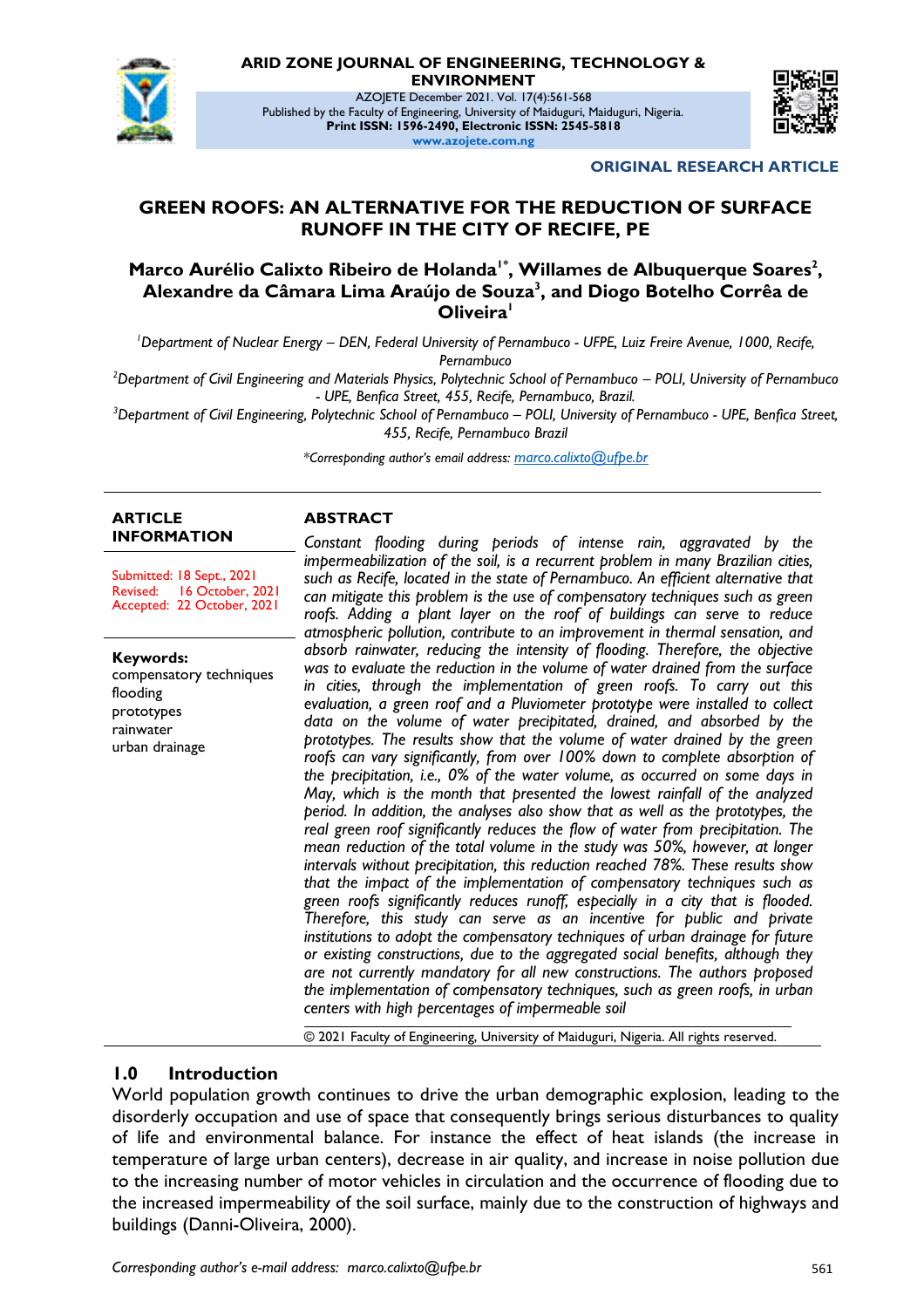As cities have grown and industrialization has progressed, today's urban areas have experienced intense transformations, especially in the infrastructure sector through paving and construction of houses and buildings. A direct consequence of this transformation is the impermeabilization of the soil, that is, rainwater ceases to infiltrate into the soil and begins to flow across the surface towards the drainage networks. The more areas that become impermeable, the greater the volume of water that must be drained, increasing the chances of flooding.

Locatelli *et al*. (2014) observed in a study that green roofs are being widely implemented in Europe for the management of rainwater and to positively impacting the urban hydrological cycle, through their capacity for retention and evapotranspiration of precipitated water. In addition to this benefit, Dimitrijević *et al*. (2016) pointed out that this technology also acts as a passive cooling technique for concrete structures and cities, as there it reduces absorption of the sun's rays by the structure and reduces reflection of these rays, minimizing the heat island effect in urban centers. Another aspect, that of air pollution, was analyzed by Yang *et al*. (2008), who quantified the removal of air pollution by the Chicago green roofs, which reached 1675 kg of air pollutants over the course of a year in an area of 19 hectares.

According to Lee *et al*. (2013), the soil layer of the green roof allows for a temporary absorption of rainwater, slowing the flow of water compared to impermeable roofs of waterproofed buildings, able to retain 45% to 55% of the annual rainfall volume on green roofs of extensive type (with soil depth varying from 60 to 200 mm and weight varying from 60 to 150 kg m<sup>-2</sup>). The amount of retention, however, depends strongly on the intensity of the rainfall during each precipitation event. It is therefore necessary to evaluate the conditions of the site where the green roof is to be implanted, in order to define the optimal layer depth and type of soil to be used (Korol and Shushunova, 2017).

However, results regarding the potential rainwater retention of the green roofs also vary according to the study region. For example, a study conducted in Breslávia, Poland by Burszta-Adamiak (2012) showed that the retention potential varies between 82.5% and 85.7% and, in cases of rainfall up to 1 mm per day, it is very close to 100%. Another study, conducted in Rio Grande do Sul by Tassi *et al*. (2014), analyzed a long-term period equivalent to 17 months, the green roof reduced the surface drained volume by an average of 62%. In Caruaru, in the semiarid region of Pernambuco, Santos *et al*. (2013) performed a simulated study of intense rainfall at levels of 42 mm h<sup>-1</sup> and 79 mm h<sup>-1</sup>, obtaining retention rate results of 33.6% and 15.5%, respectively.

As expected, an inversely proportional relationship was found between the precipitated volume and the volume retained by the green roof. Thus, this study aims to evaluate the effects of extensive green roof implantation on the buildings along the Pernambuco coastline from the point of view of the reduction of the volume of surface water drained.

## **2. Materials and Methods**

#### **2.1. The Study Area**

The city of Recife is located in the northeastern region of Brazil, which has two clear climatic periods, a dry one (August to February) and a rainy one. During the dry season, the city suffers from average temperatures of 27 °C and a daily photoperiod of up to 10 hours. Being a coastal city and full of very tall buildings, the relative humidity of the air is always high, creating heat islands and raising the average values of thermal sensation.

This city is an example of an urban center that suffers from frequent flooding problems, especially between the months of March and July, when rainfall reaches its highest volumes, over 200 mm per month. One of the alternatives adopted by the municipal government to alleviate these problems was the implementation of a law that obliges the implementation of green roofs in non-residential buildings having roof slabs larger than 400  $\textsf{m}^2$  or multifamily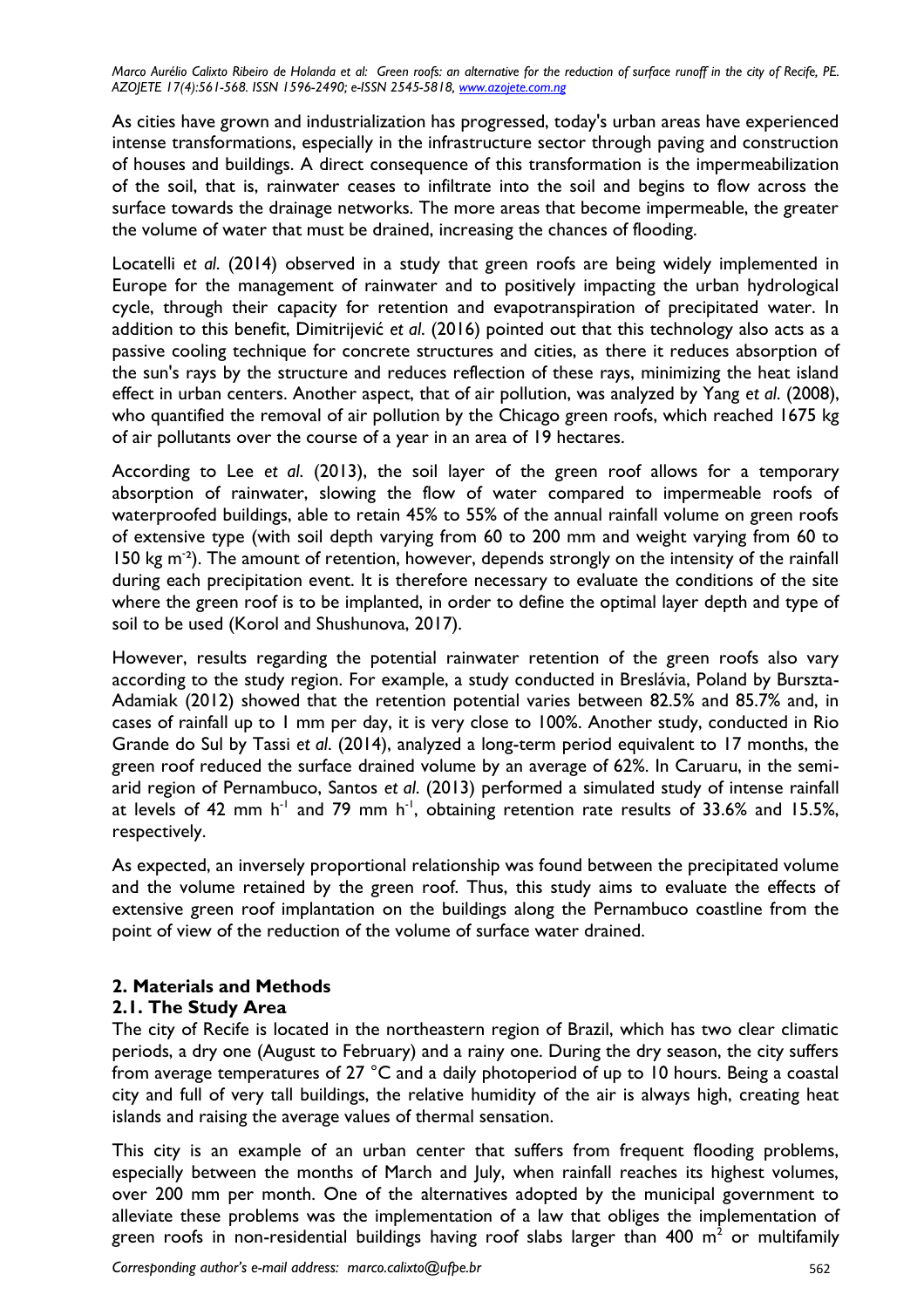*Arid Zone Journal of Engineering, Technology and Environment, December, 2021; Vol. 17(4) 561-568. ISSN 1596-2490; e-ISSN 2545- 5818; www.azojete.com.ng*

housing having more than four floors (Recife, 2015). The intention of the city hall is that, in addition to mitigating atmospheric pollution, these roofs will contribute to improving the thermal sensation, in the dry months, and the absorption of rainwater, in the rainy months, reducing the intensity of flooding.

To study the drainage of rainwater with green roofs, manually-prepared prototypes were placed at the top of Block J of the Polytechnic School of Pernambuco, and compared to a building in the process of executing this technology, located about 700 meters away from the prototypes, Figure 1a. These two study sites are located in portions of the Madalena neighborhood in Recife, which suffer from constant flooding, Figure 1b.



A. Lat.: -8° 03' 27.98" S Long.: -34 $^{\circ}$  54' 6.43" W

**B.** Lat.:  $-8^{\circ}$  03' 34.2" S Long.: -34° 54' 12.38" W

**Figure 1. A** Study area and **B** flooding of Block | facilities.

## **2.2. Prototypes**

The green roof Prototype was elaborated based on the specifications for the real green roof executed and accompanied at the building site, following the same parameters for thickness of the real substrates. By stacking two identical containers and using the original lid as a basis for soil support, it was possible to practically measure the volume of water drained and deposited in the reservoir (lower vessel).

The first step was to remove the bottom of the upper vessel, so that all the water drained through it would accumulate in the lower vessel, which served as a reservoir. The second step was to decrease the circumference of the lid and attach it 24.5 cm from the top edge of the reservoir. The third step was to drill holes in the center of this lid so that the water could flow into the lower reservoir. The lid was attached using PU30 Sealant material. The fourth step was the placement of the green roof substrates, based on measurements for the real green roof, with 7 cm of expanded clay placed just above the lid. Subsequently, a layer of geotextile blanket was placed above the expanded clay followed by a 6 cm layer of fertile soil. Finally, a grass mat 4 cm thick was placed on top, cut to the circumference of the reservoir, with a diameter of 40 cm.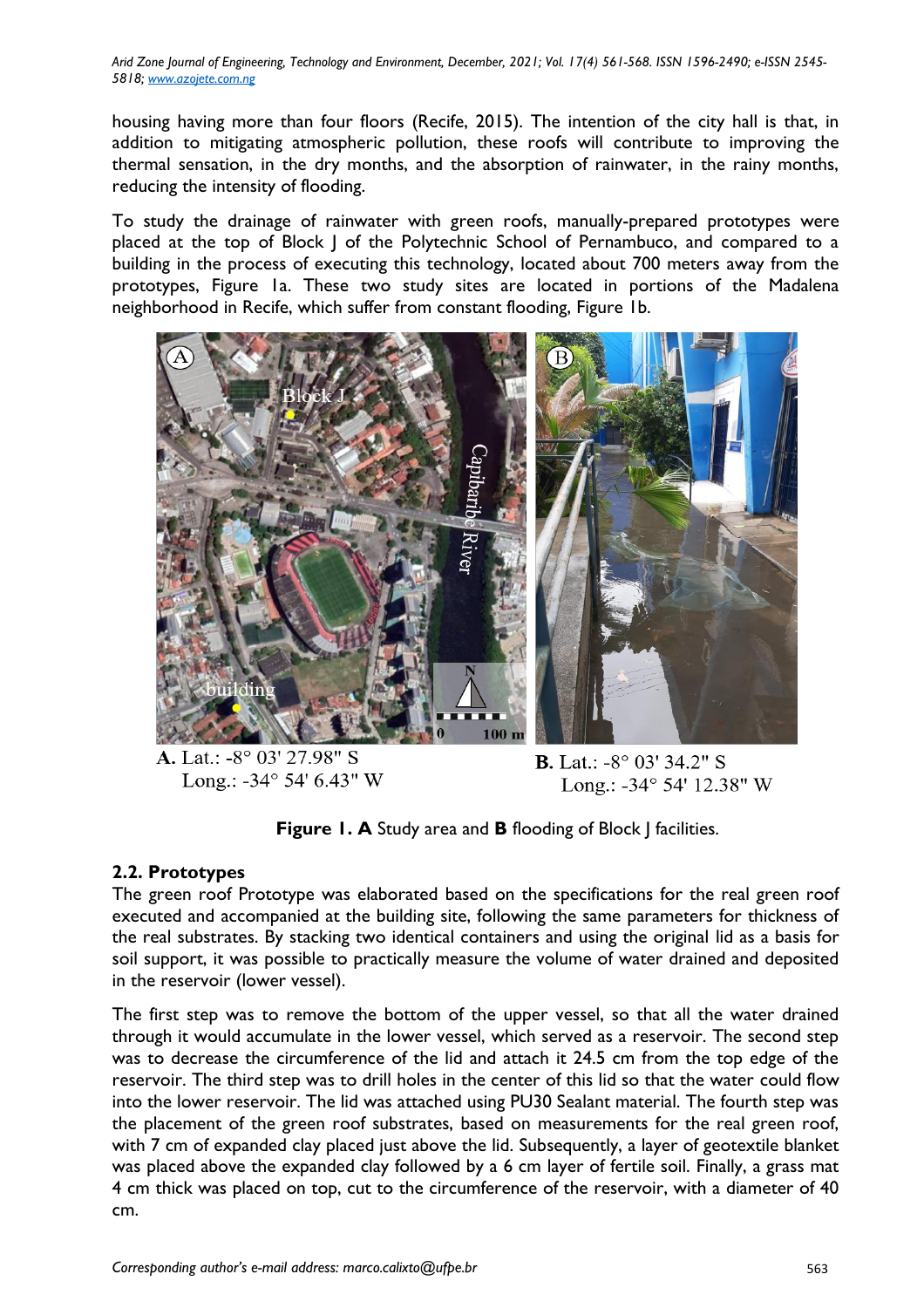This fertile soil is composed of 12.84% clay, 85.16% sand and 2% silt and has a saturated hydraulic conductivity  $(K_{s})$  of approximately 0.04 m h<sup>-1</sup>, residual and saturated volumetric moisture (θ, and θ,) of approximately 0.06 and 0.37 m<sup>3</sup> m<sup>-3</sup>, respectively, and an α of 2.62 m<sup>-1</sup>. In addition to the Prototype green roof, a nearly identical structure was also constructed without any substrate, in order to measure the total volume of precipitation for the same timer periods. This was called the Pluviometer Prototype.

The structure of the Pluviometer Prototype was built in a very similar pattern to that of the Prototype green roof, through the stacking of two identical containers. The first three steps were exactly the same as those described for the Prototype green roof, but the fourth step in this process was to attach a funnel through the PU30 Sealant material just below the central holes, coupled to a hose to form a siphon, whose purpose was to minimize the effects of evaporation of the water accumulated in the lower reservoir. A schematic drawing was made to illustrate the processes, Figure 2.



**Figure 2**. **A** Schematic drawing of the Prototype green roof and **B** the Pluviometer Prototype.

Unfortunately, as a public institution, the Polytechnic School of Pernambuco did not allow the installation of many prototypes without the authorization of the Rectory of the University of Pernambuco. However, as it is a time-consuming process, this request would cause the authors to lose the annual rainfall window that occurs in Recife.

## **2.3. Data Collection**

The Prototype green roof and the Pluviometer Prototype were placed on the roof slab of Block J of the Polytechnic School of Pernambuco on March 23, 2018 and data was collected intermittently until July 25, 2018. This site was chosen for security and ease of access to the roof slab, plus the fact that the university is located less than 700 meters from the real green roof. This made it possible to more accurately estimate the positive impact caused by the green cover surrounding the worksite, with respect to surface runoff.

The measurements of the volume of water drained by each element were taken daily from Monday through Saturday. On Sundays and holidays, no measurements were taken because of university logistic reasons and, consequently, the values measured on subsequent days corresponded to the amount accumulated over the period.

## **3. Results and Discussion**

The volume of water collected by the Prototype green roof and the Pluviometer Prototype between March 23 and April 30, 2018, with April 2, 9, and 23, 2018, being the dates having the highest rainfall amounts of 39.44 mm, 33.25 mm, and 34 mm, respectively, Figure 3. An important observation was noted on April 12, 14, and 24, in which the volume of water drained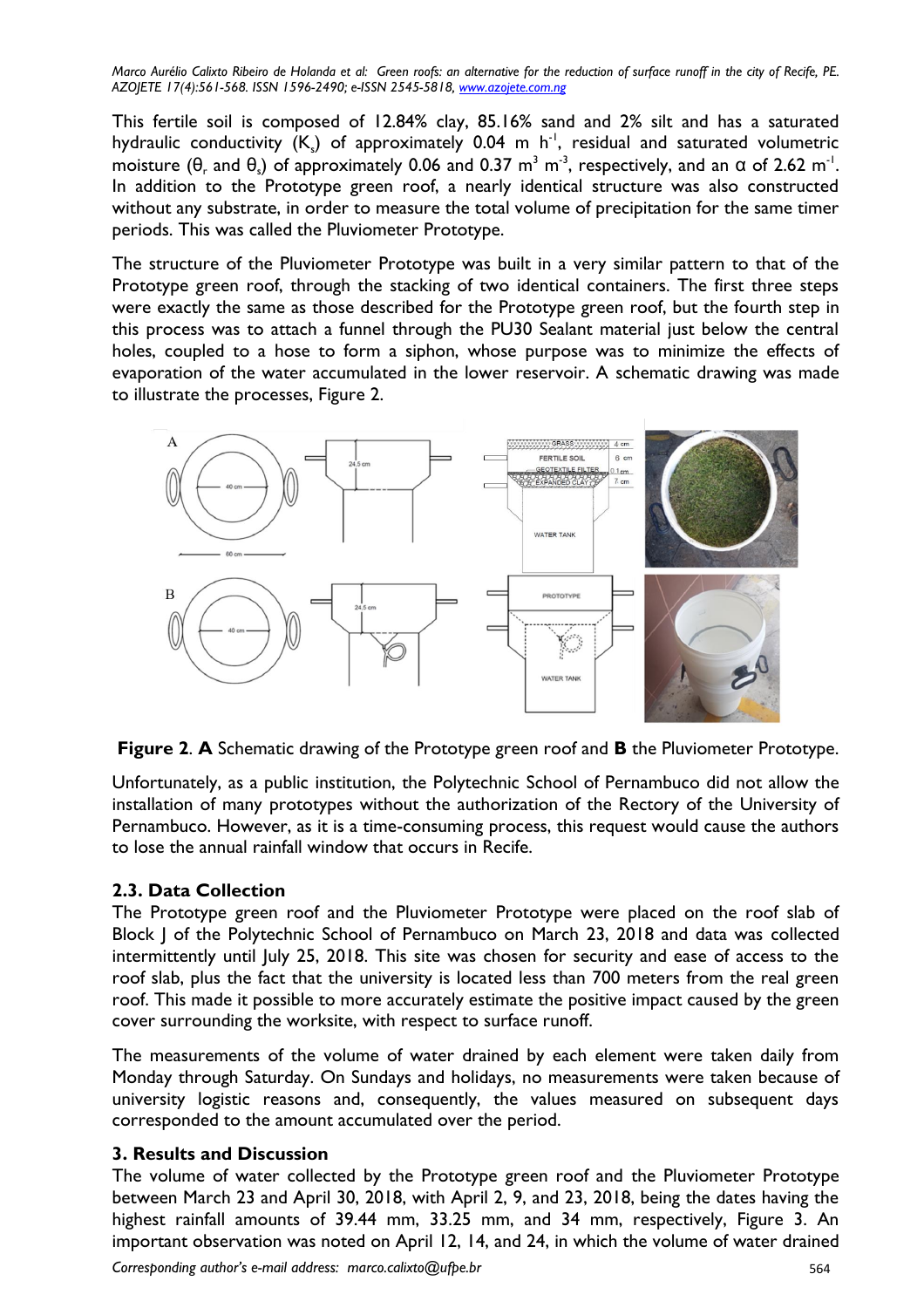*Arid Zone Journal of Engineering, Technology and Environment, December, 2021; Vol. 17(4) 561-568. ISSN 1596-2490; e-ISSN 2545- 5818; www.azojete.com.ng*

by the Prototype green roof was higher than that collected in the Prototype Rain Pluviometer, due to the tendency of the green roofs to delay and prolong the flow of precipitated water (Guimarães *et al*., 2020). In other words, even when precipitation has stopped, water will continue to follow the path of infiltration through the soil and leak potentially for hours afterwards. According to Filho *et al*. (2016), green roofs alleviate the public drainage system because the peak precipitation flows are attenuated.



**Figure 3.** Comparison of volume of water precipitated to volume drained between March, 23 and April, 30, 2018.

The month of May (Figure 4) was characterized by a period of less voluminous rains compared to those at the end of March and during the month of April (Figure 3). Although this study does not allow for a more detailed analysis of the influence of rain on extensive green roofs for intervals of less than 24 h, the lower volume of precipitation is expected to promote a more rapid recovery of rainwater absorption potential by the green roofs. However, on May 3, 4, 5, and 7, 2018, the opposite of this phenomenon occurs, that is, the higher the volume of water during the day, the lower the rate of absorption of the precipitated volume, being 29%, 59%, 71%, and 74%, respectively. This is in agreement with the results obtained by Filho *et al*. (2016) who studied the hydrological efficiency of green roofs in reducing surface runoff.

The volume of water drained by the green roof can vary significantly, from over 100% as previously mentioned, down to complete absorption of the precipitation, i.e., 0% of the water volume, as occurred on May 10 and 11 (Figure 4).



**Figure 4.** Comparison of volume of water precipitated to volume drained between May 2-23, 2018.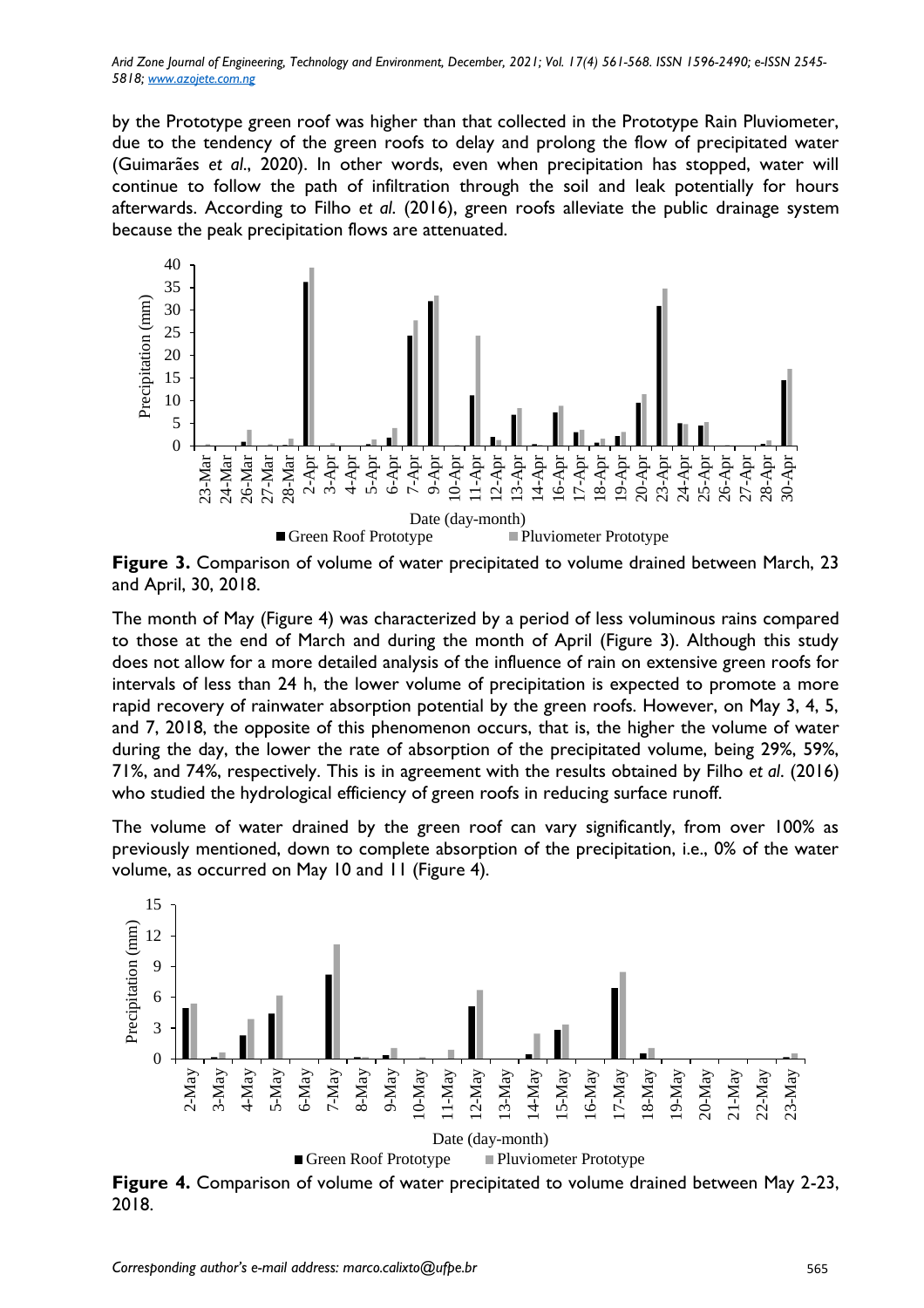During the months of June and July (Figure 5), there are periods without rain that reach six days, such as the interval between June 9 and 13 and July 10 and 17, 2018. A noticeable effect of these drought periods was the significant reduction of water flow during later occurrences of precipitation, especially on June 14 and July 18, 2018, when 78% and 76% of the volume of precipitated water was absorbed by the green roof, respectively. These values corroborate with other previous studies that highlight this effect of the retention potential increases when the soil is extremely dry, with results being intermediate to those obtained by Tassi *et al*. (2014) of 62% and Burszta-Adamiak (2012) of 85.7%.



**Figure 5.** Comparison of volume of water precipitated to volume drained between June, 4 and July, 25, 2018.

It isnoteworthy that on July 3, 2018, an accumulated volume of 18.39 mm of precipitation was recorded with a flow of only 9.55 mm in an interval of 12 days with no record of precipitation, which also reveals the power of absorption of this compensatory technique over longer periods of drought.

According to the blueprints made available by the construction company, it was possible to verify that the real green roof is divided into three garage floor slabs, with a total area corresponding to 785.06 m<sup>2</sup>. For the percentage calculations, 100% of the volume collected by the Pluviometer Prototype was considered for each precipitation event, and then compared to that of the prototype green roof and with the real green roof. Over the total 78 days of data collection, the Pluviometer and green roof Prototype had volumes of water drained of 361.48 and 264.62 mm, respectively. In this case, considering the total amount of water drained, the green roof provided a reduction of 26.79% in relation to the precipitated amount.

Therefore, it is clear that the real green roof significantly reduces the flow of water from precipitation, with a total average reduction of 50%, indicating that the flow from the green roof was, on average, only 50% of the total precipitation. In this case, the drained volume was only 180.74 mm, representing a difference of 83.88 mm between the values obtained with the prototype and with the real green roof. This difference may be directly linked to the lower exposure of the grass present in the real green roof to the sun, which means that the roots of the planted vegetation do not develop to the point of compromising the drainage layer, as well as with the prototype.

This result is similar with the results reported by Silva *et al*. (2020), who showed that green roofs can help to reduce flooding caused in urban centers, especially in a central neighborhood in the city of Recife. Therefore, green roofs or other techniques that help the urban drainage collection network are essential for the neighborhood of Madalena, since approximately 87% of it is composed of waterproofed surfaces (Holanda *et al*., 2019).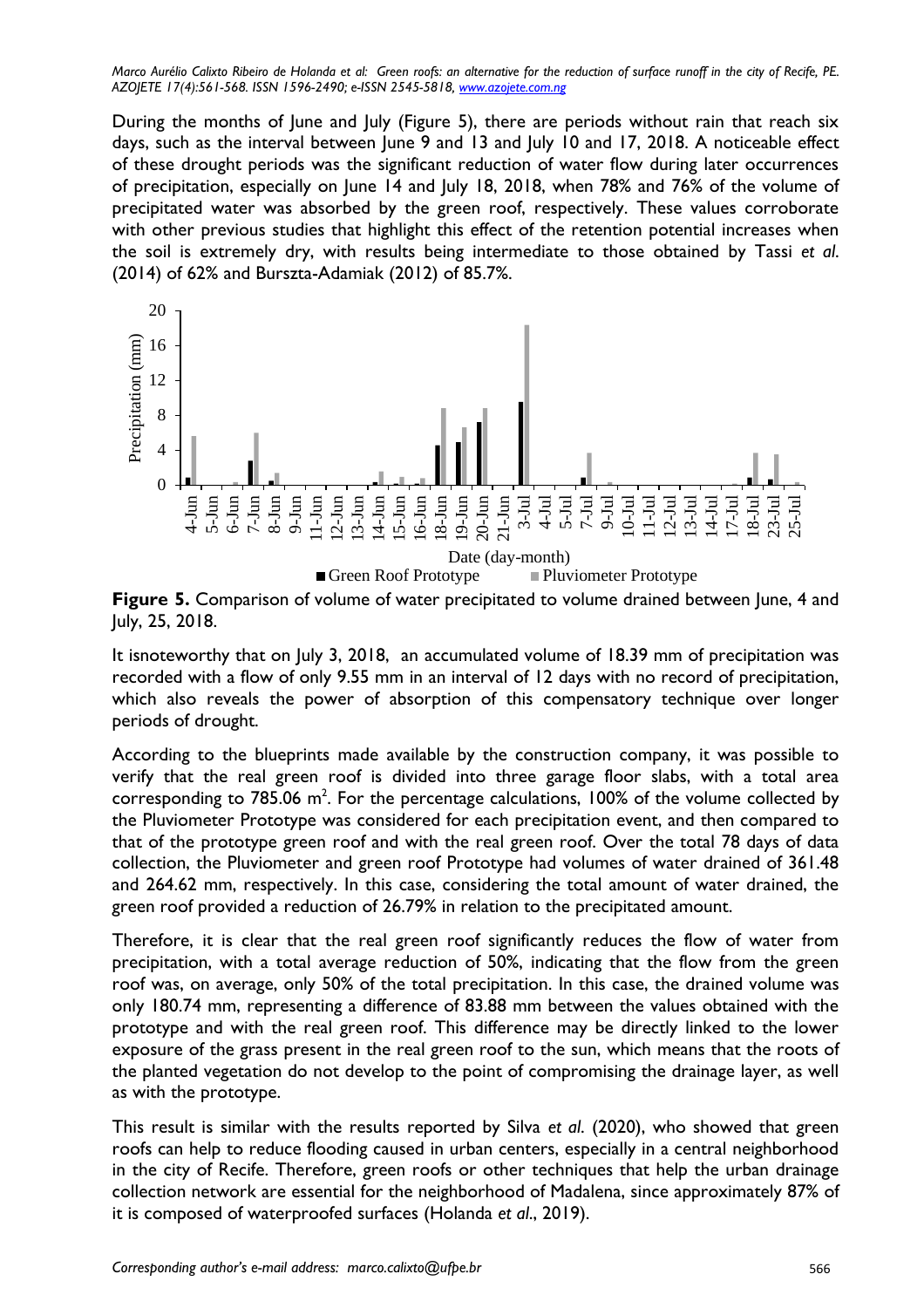*Arid Zone Journal of Engineering, Technology and Environment, December, 2021; Vol. 17(4) 561-568. ISSN 1596-2490; e-ISSN 2545- 5818; www.azojete.com.ng*

However, some important caveats should be noted regarding the average calculation, as it is possible to verify that during the maximum precipitation events, in this observed period, the volume absorbed by the green roof tended to be smaller. For example, except for April 11, 2018, all other data having rainfall greater than 15 mm, had measured yields greater than 85%. This phenomenon occurs because, when rains are more intense, the green roof soil tends to saturate more quickly, causing the surplus to drain. When the volume of rainfall exceeds the saturation volume of the soil, the amount absorbed becomes less and less expressive. However, during moderate rains preceded by a period of dry days, the absorption capacity tends to increase, reaching up to 100% of the precipitation.

There are two possible explanations for the relatively low retention results found in this study compared to the articles cited above, where the reduction exceeded 50%. The first reason is the consecutive sequence of rains witnessed during the studied period, because as previously stated, the longer the period of drought preceding a rainfall event, the higher the rate of absorption of precipitated water. The second reason is the volume of rainfall, because, according to studies by Carter and Rasmussen (2006), the potential for water retention decreases significantly as precipitation volume increases, and according to Silva *et al*. (2020), a day with moderate rainfall in Recife is characterized as a day when rainfall is greater than or equal to 15 mm.

### **4. Conclusion and Recommendations**

Despite the limitations associated with measurements made over a short period, this study identify the positive impact of green roofs on the local reality in Recife. Just in the surroundings of the building studied in the Madalena neighborhood, there was a 50% reduction in runoff, resulting in an approximate reduction of 180  $m<sup>3</sup>$  of water in the local drainage networks during the studied period.

However, for periods of drought in which the soil has the lowest moisture content, the reduction in water runoff reaches 78%. In this case, the constant absorption of water by the roots of the plant layer and the low amount of material used in the soil layer used in the structuring of green roofs allow that in a few days that the soil is able to reduce the runoff values, exceeding the average 50%.

Thus, these data could serve as a parameter for other large urban centers and that the dissemination of the use of compensatory techniques, such as green roofs, can significantly reduce the large volumes of water carried by the networks of urban drainage collectors duringrainy days which would help to alleviate the socio-economic liabilities caused by constant flooding.

#### **5. References**

Burszta-Adamiak, E. 2012. Analysis of the retention capacity of green roofs. Journal of Water and Land Development, 16(1): 3-9. DOI: 10.2478/v10025-012-0018-8

Carter, TL. and Rasmussen, TC. 2006. Hydrologic Behavior of Vegetated Roofs. Journal of the American Water Resources Association, 42(5): 1261-1274.

Danni-Oliveira, I.M. 2000. Considerações sobre a poluição do ar em Curitiba-PR face a seus aspectos de urbanização. Revista Raega: O Espaço Geográfico em Análise, 4: 101-110. DOI: 10.5380/raega.v4i0.3342

Dimitrijević, DG., Živković, PM., Stojiljković, MM., Todorović, MN., Spasić-Djordjević, SŽ. 2016. Green Living Roof Implementation and Influences of the Soil Layer on its Properties. Thermal Science, 20(5): S1511-S1520. DOI: 10.2298/TSCI16S5511D